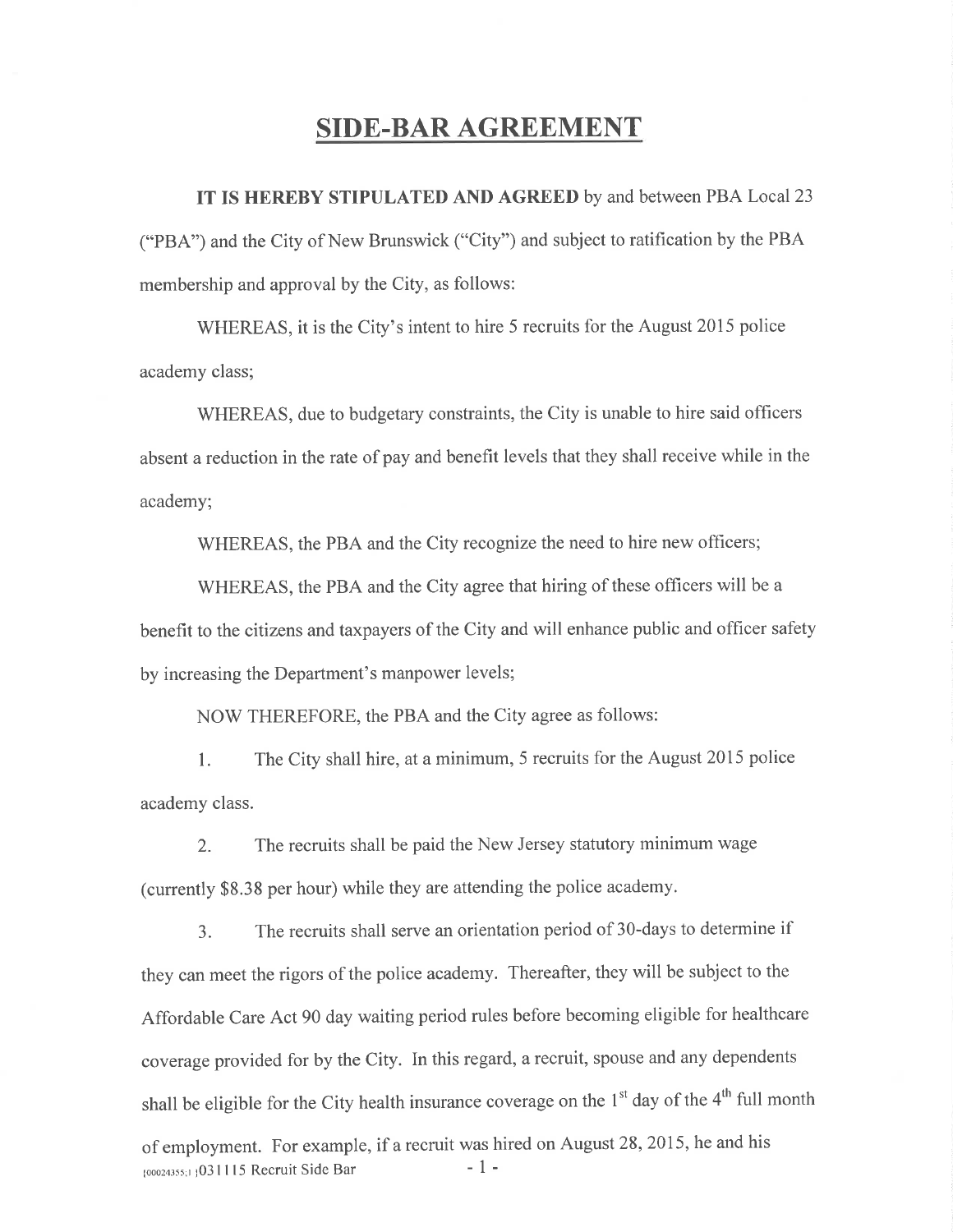dependents, if applicable, are eligible for health benefits on December 1,2015. If December 1 falls on a weekend, his eligibility shall be the preceding business day.

4. A recruit may elect, at his option, to enroll in the City's health insurance at his expense prior to the expiration of the waiting period set forth in paragraph 3, above. If so, the recruit shall be charged the COBRA premium rate as established by the City.

5. Upon graduating the police academy, a recruit shall be placed on the "Training Step" of the salary guide of the 2014-2017 collective negotiations agreement ("CNA") between the PBA and the City until he has completed one year of employment from his date of hire ("first anniversary").

6. Upon reaching his first anniversary with the City, the recruit shall move to Step I of the salary guide and shall proceed through the guide according to the CNA.

7. Except as provided for in this Agreement, all terms and conditions of employment in the CNA shall be applied to the recruits covered hereunder at the time of hire..

8. Should a recruit fail to complete the police academy and the number of recruits enrolled in the August 2015 class is less than 5, the City shall hire an additional recruit or recruits for the next police academy class so that the aggregate number of recruits hired is 5 at the minimum under the same terms and conditions of this Agreement.

9. The PBA is entering into this Agreement solely for the benefit of the City, the Department, its membership and most of all the citizens and taxpayers of the City. In no way shall this Agreement be deemed a waiver of any provisions of the CNA nor shall it be deemed a re-opener of the CNA.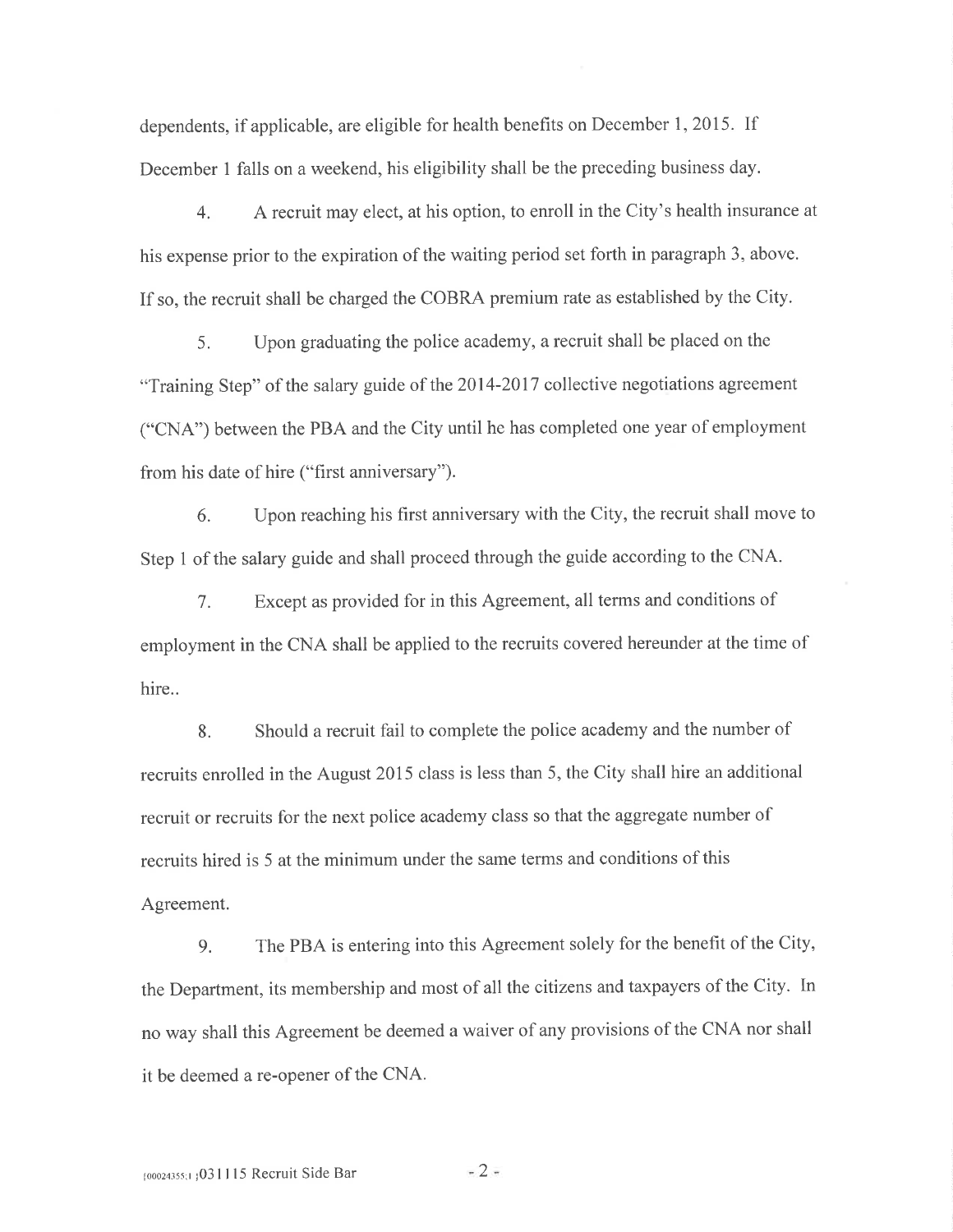10. The CNA between the parties is in full force and effect without change despite the terms of this Agreement and the PBA agrees that it will allow the City to implement the terms of this Agreement without challenge.

<sup>1</sup>1. This Agreement shall expire after the recruits in the August 2015 academy class graduate unless an August recruit fails to complete the Academy and a new recruit is hired pursuant to paragraph 8, above. This agreement then shall expire when the final recruit(s) has completed the Academy unless the parties mutually agree to extend this Agreement in writing.

12. At the time of hire, the City will provide a copy of this Agreement and <sup>a</sup> release and waiver of claims form ("Release") to all recruits covered hereunder. As a condition of employment, each recruit shall sign and date that he received the Agreement and Release and that he agrees with its terms. The City shall provide the PBA with <sup>a</sup> copy of the Agreement and Release signed by each recruit.

13. The City agrees to indemnify and hold harmless the PBA for any claims made by any recruit as the result of this Agreement including but not limited to claims for damages and reasonable attorneys' fees and costs.

14. This Agreement is effective upon ratification by the PBA membership and approval by the City.

FOR PBA LOCAL 23 FØR THE CIT PETÉR MAROON, PRE

Dated:

 $715$  $5 - 4 - 15$  / Dated:  $5 - 4 - 15$ 

9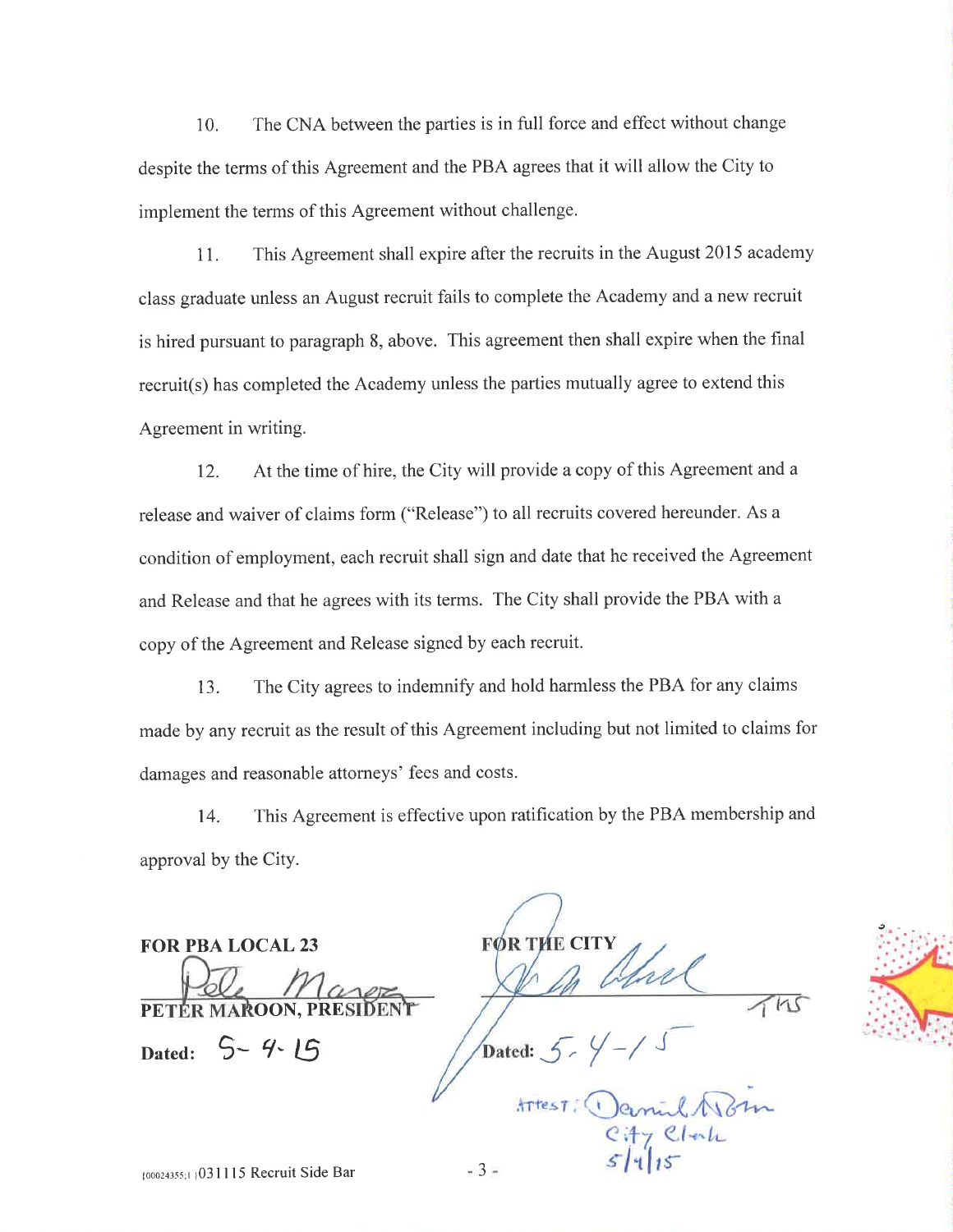I, Trint Recruit Name) hereby acknowledge receipt of this Agreement between PBA Local 23 and the City of New Brunswick.

Recruit Name

Dated:

(Recruit Signature)

 $\bar{1}$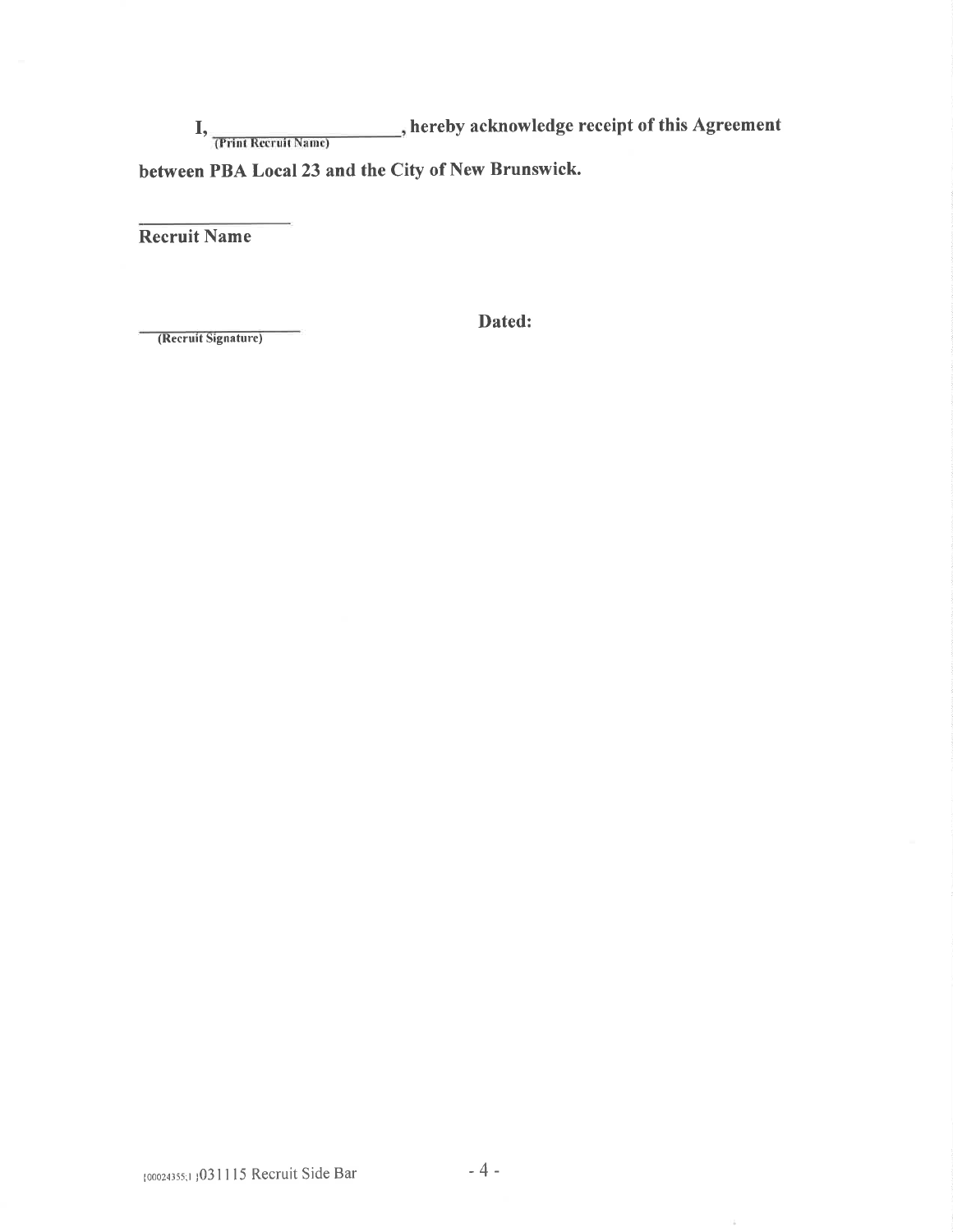## Waiver and Release

I, understand that the City of New Brunswick is hiring me as a police recruit and I will be attending the August 2015 police academy class. I further understand and agree that during my enrollment and attendance at the police academy I will be paid the New Jersey statutory minimum wage rate, currently \$S.38 per hour. I understand that this wage rate may be different from any prior information regarding wage rates I may have seen or been provided with. Following my successful completion of the police academy, I will be placed on the "Training Step" of the salary guide set forth in the 2014-2017 collective negotiations agreement ("CNA") between the City and the Policeman's Benevolent Association, Local 23 ("PBA"). I will remain at the Training Step until I complete one full year of employment from my date of hire. Thereafter, I will move to Step 1 of the salary guide and will proceed through the guide in accordance with the terms of the CNA.

I understand and agree that I will be eligible for City paid health benefits on the 1<sup>st</sup> day of the 4th month of employment with the City. I may, however, elect to enroll in the City's health insurance plan prior to the expiration of the four month period at my sole cost.

By signing this Agreement, I waive and release any claims I may have against the City and/or the PBA resulting from this Agreement or the Side Bar Agreement between the City and the PBA relating to this subject matter. I sign this Agreement voluntarily and knowingly agree to its terms as they related to my employment with the City.

Recruit Printed Name Recruit Signature

Dated: 3,2015